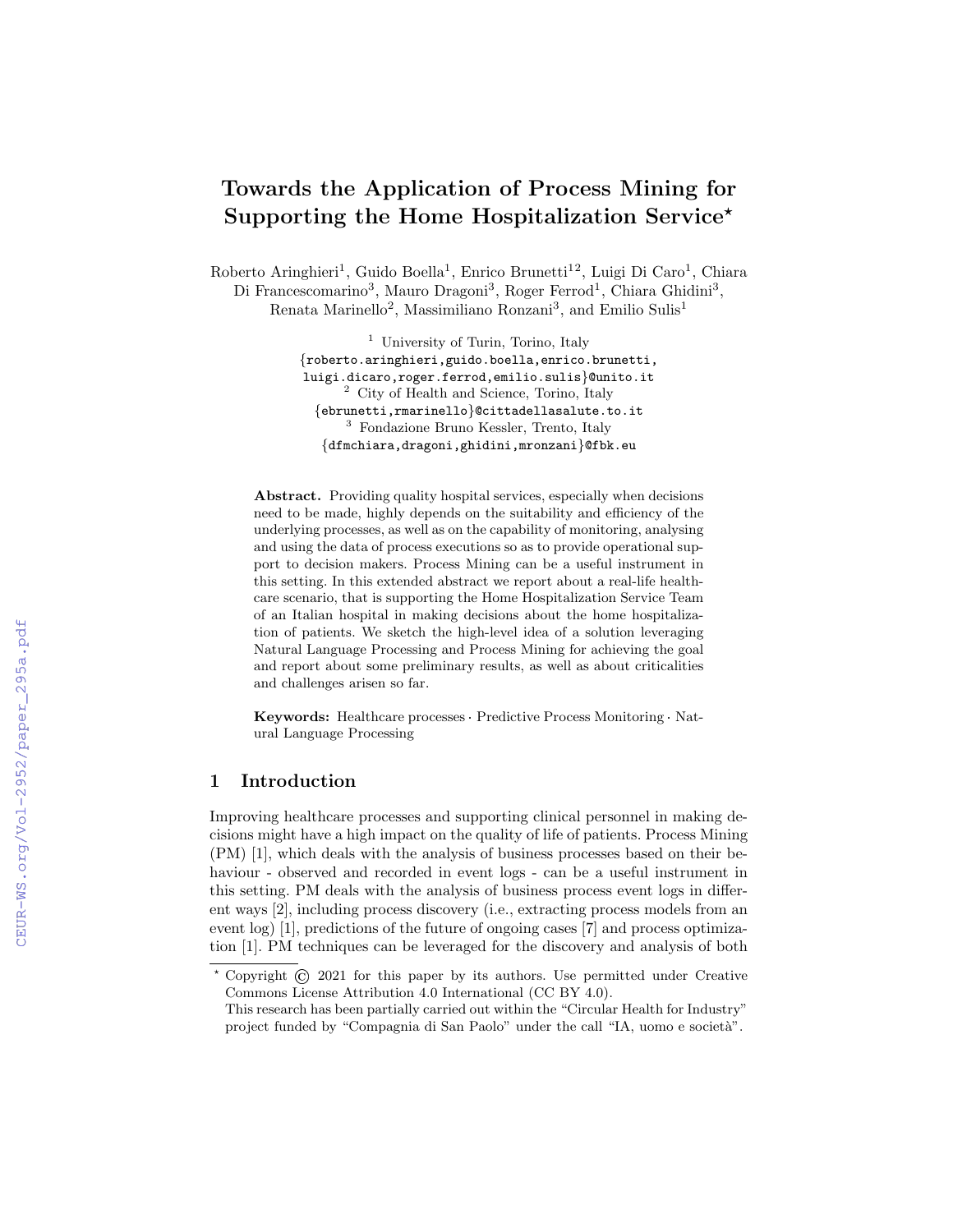2 Aringhieri et al.

clinical and administrative processes in healthcare. The literature related to PM applied to the healthcare domain is not negligible and keeps on growing [9].

The application of PM techniques is further encouraged by the wide availability of administrative and clinical data in hospitals. This data could be leveraged for discovering (and improving) processes, as well as for supporting hospital teams in making decisions on clinical and administrative issues [3, 11]. Furthermore, it often happens that this data are collected in national standard forms and documents, shared among several hospitals on the national area. For instance, in Italy, one of these documents is the Hospital Discharge Form (HDF), which collects information related to the clinical history of a patient during his/her hospitalization. The data collected in the discharge form range from data (with temporal information) related to the hospital admission, discharge and examinations carried out during the hospitalization to data such as the number of days of hospitalization. While for some of these fields the content is also standardized, as in the case of the ICD-9-CM<sup>4</sup> codes for the examinations, this is not the case for textual fields, which, although very informative, are also highly unstructured.

In this extended abstract we report about a real-life healthcare scenario. We first introduce the scenario and the goal we would like to achieve in such a context (Section 2); we then report about the high-level idea of a possible solution to achieve such a goal (Section 3); and we finally conclude discussing some of the technological and methodological challenges arisen so far (Section 4).

## 2 The Home Hospitalization Service Scenario

The Home Hospitalization Service (HHS) of the City of Health and Science (CHS), which has been in operation for over 30 years, has proven to be a valid alternative to hospitalization for a variety of acute and chronic exacerbated diseases [10], such as uncomplicated ischemic stroke, congestive heart failure, exacerbations of chronic obstructive pulmonary disease, onco-hematological diseases with high transfusion requirements, dementia with behavioral disorders [6]. The HHS consists of a multidisciplinary team. The essential criteria for taking care of an acute patient at home are threefold: (i) clinical aspects, e.g., no need for continuous or invasive monitoring of vital parameters, as well as to perform invasive diagnostic-interventions; (ii) geographical aspects (residence in the area of competence of the HHS); (iii) social welfare (constant presence of one or more caregivers, formal or informal). Every year, the service manages about 500 admissions of patients coming in most cases from the same hospital and in small part upon direct request of the General Practitioner (GP). At the end of the treatment period, more than 80% of patients are discharged to the GP, 10.5% die during hospitalization and about 8% is moved to hospital. Over the past 8 years, the percentage of patients unable to continue care management at home has remained constant, despite the increase in clinical complexity and care burden of patients taken into care. In 2018, HHS patients were 492 with a high

<sup>4</sup> https://www.cdc.gov/nchs/icd/icd9cm.htm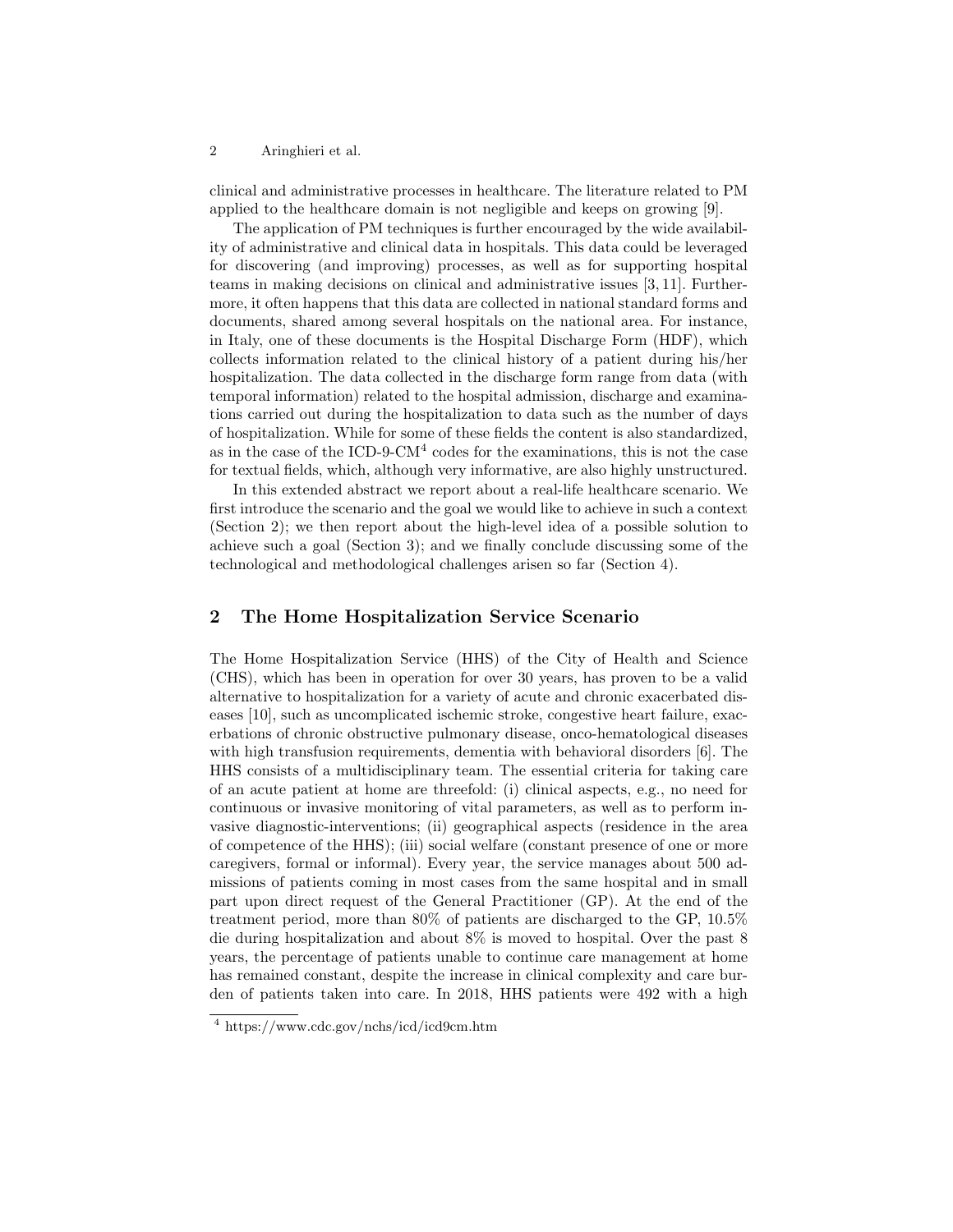average age (about 84 years).The overall goal is supporting the HHS team in the timely identification and notification of the patients that can be managed through the HHS, as well as in the efficient management of the HHS processes.

Data Description. The administrative and clinical data available so far for the specific case study are related to Emergency Department Discharge Forms (EDDF) and to the Hospitalization Discharge Forms (HDF) of about 400 CHS patients benefitting from the HHS. The EDDF contains information collected at the ED such as: (i) date and time information related to the ED admission, triage, discharge, last and latest update of the anamnesis; (ii) structured information e.g., on the patient triage colour code and on the ICD-9-CM diagnosis code; and (iii) textual notes e.g., on the diagnosis. The HDF contains instead information about the clinical history of the patient during the hospitalization, such as: (i) date and time information related to e.g., the hospital admission, discharge, main intervention; (ii) structured information related to e.g., patients' personal data, number of visits; and (iii) textual information related to e.g., the hospitalization cause and the anamnesis.

## 3 The Overall Idea

In order to support the HHS team in making decisions on the home hospitalization of a patient, the high-level idea is applying existing approaches of Predictive Process Monitoring (PPM) to the data automatically produced by the administrative and clinical management of ED patients. PPM approaches, indeed, learn from historical data (e.g., the history of past patients) and predict the future of incomplete executions (e.g., whether the patient will be successfully hospitalized or not). To this aim, the available data need first to be preprocessed and analysed. Moreover, since the available data contain an important quantity of informative textual data, Natural Language Processing (NLP) techniques can be applied and combined with PPM approaches.

Fig. 1 summarises the three steps of the pipeline. After a first phase, in which data are preprocessed, integrated and cleaned, textual data (e.g., clinical diary, diagnostic hypothesis) can be analysed through NLP techniques, so as to extract structured information from unstructured data. Finally, PPM approaches are applied to structured data (converted in an event log) and unstructured data transformed into structured ones.



Fig. 1. The overall pipeline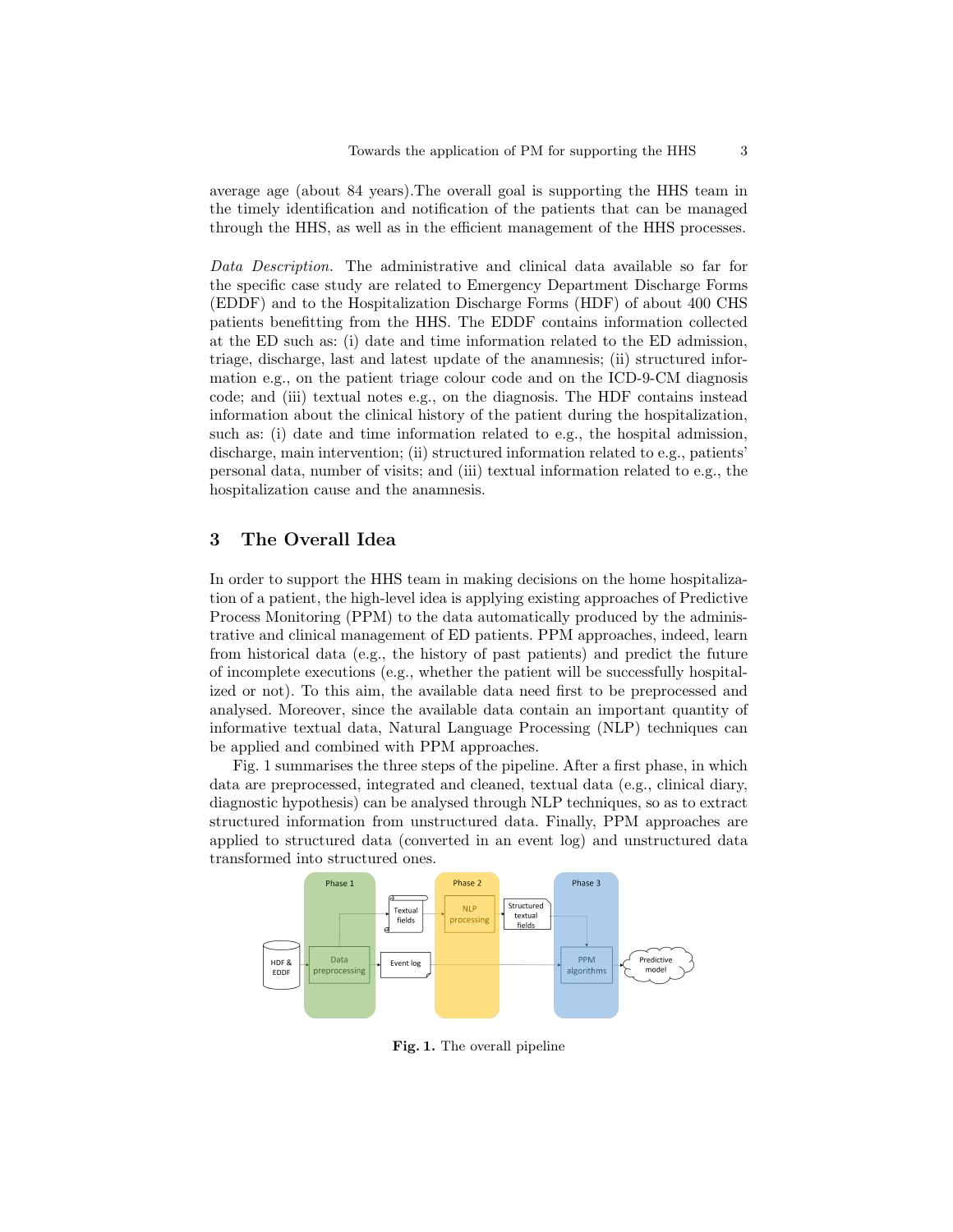#### 4 Aringhieri et al.

Data Preprocessing and Analysis. The dataset related to the HDFs extracted from the hospital information systems has first been cleaned by removing hospitalizations of few days and then joined with the one of the ED. The dataset has then been transformed into an event log. The hospital discharge id number has been used as *trace id.* For the HDF data, hospital admission (H\_admission), discharge (H discharge) and the interventions carried out (labelled with the corresponding ICD-9-CM code) have been used as activities, while the corresponding date and time fields as timestamps. Patient personal data and other structured data, such as the ICD-9-CM code of the diagnosis or the setting of referral, have been added as case attributes. Similarly, for EDDF data, date and time fields related to the ED admission, discharge, triage, anamnesis and diagnostic hypothesis have been used as timestamps for the ED admission, ED discharge, ED triage, ED anamnesis, ED diagnostic hp, respectively. Anamnesis, diagnosis and other few attributes have been instead used as case attributes. The resulting event log is composed of 413 cases with 412 different paths and 219 different activities. Fig. 2 shows the the directly-follows graph (related to the 20% most frequent activities) extracted from the event  $log$ , as visualized by  $Disco<sup>5</sup>$ . While the figure is not meant to be readable, it gives an idea of the different paths characterizing the log - with only few activities shared among several paths.

Moreover, data have been labelled according to whether (i) the patient has been hospitalized at home and the hospitalization had a positive outcome (hh, i.e., Home Hospitalization); or (ii) she/he has been hospitalized in a different ward or the home hospitalization had a negative outcome (no-hh). Out of the 413 cases,  $368 (89%)$  were labeled with HH and  $45 (11%)$  with NO-HH.

### Predicting the Home Hospitalization

Outcome. Once data have been preprocessed, NLP techniques can be used to extract structured data from textual fields carrying useful information for deciding about the home hospitalization of a patient. For instance, the presence of a caregiver who lives with the patient is a critical factor for the home hospitalization. However, this information is not explicitly tracked in a structured field; it is instead hidden in textual fields describing with whom the patient has reached the ED. In the anal-



ysed dataset, we have overall about 2,500 notes related to patients' anamnesis or to other clinical aspects with an average length of about 94 words.

One of the main criticalities of this phase is related to the fact that the textual fields of the analysed data contain several typos, acronyms and medical (but not

<sup>5</sup> https://fluxicon.com/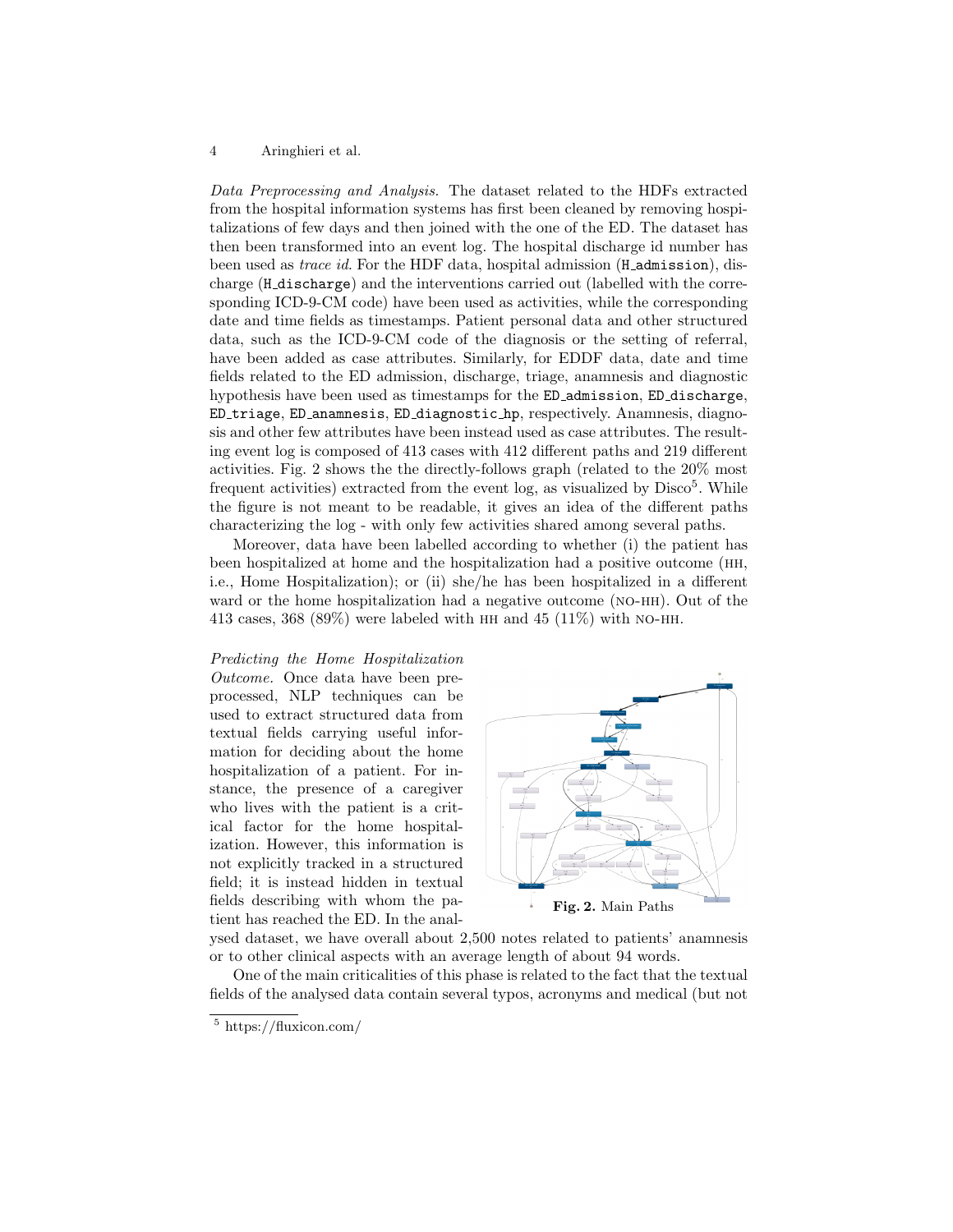necessarily technical) terms, thus hampering the extraction of structured features and requiring a further preprocessing step for the typos correction. In order to face the issue of typos introduced by doctors quickly writing down notes, we conducted a first analysis on a sample of 200 clinical notes, for a total of 9374 words. Among these, 241 (2.57%) contain easily recognizable typos (i.e. errors that give rise to non-existent words in the vocabulary), while 28 (0.30%) are realword errors (i.e. meaningful words but not the intended words in the context), thus requiring an analysis of the context of the sentence. We also observed that around 60% of the errors are related to common-sense words, while the remaining errors are related to medical terms, thus demanding for a rich medical dictionary.

The structured data, either extracted from the non-structured fields or already stored in structured fields, can then be provided as input to PPM algorithms that use these features to learn a predictive model (as shown in Fig. 1). At runtime, when the HHS team has to decide whether a new patient should undergo the home hospitalization, given the features of the new patient, the predictive model will predict whether it is likely that she/he will successfully undergo home hospitalization (hh) or whether it is better to proceed with the hospitalization in another ward (NO-HH). PPM algorithms, e.g., the ones available in Nirdizati [8], a PPM tool that collects a rich set of state-of-the-art approaches based on machine learning algorithms, can be used to train a predictive model able to learn the correlations between variables that describe the patient data and examinations he/she has carried out (features) and the hospitalization at home or in another hospital ward. We plan to evaluate the approach on a test set, obtained by ordering the event log and taking the last 20% as test set, while using the first 80% as training set. Predictions are then obtained for each of the cases of the test set before the ED discharge. A preliminary analysis carried out by using as features only structured data, i.e., without leveraging any information from the textual fields, with different PPM algorithms shows promising results. We are indeed able to obtain a F-measure score higher than 0.75<sup>6</sup> . Furthermore, explanation techniques can be used in order to understand which features impact most on the home hospitalization of a patient.

One of the main criticalities of this phase is related to the level of granularity to be used with examinations (i.e., whether examinations should be considered at a very low level of detail or abstracted and aggregated), as well as with other features, such as the patient's setting of referral (e.g., ED, GP, in-hospital ward).

Process mining techniques can be used to strengthen the development of online optimization algorithms with lookahead to manage processes in real time, which is extremely important and challenging especially in hospitals. Hospital processes are indeed characterized by many sources of uncertainty making exante planning not robust enough and, by consequence, determining inefficiency in terms of outputs and outcomes [5]. Online optimization algorithms, which demonstrated their validity in the management of several health processes (e.g., operating room planning, emergency medical services) can hence be used to ensure the delivery of efficient and of quality health services [4].

 $6$  We considered as positive the HH outcome and as negative the NO-HH outcome.